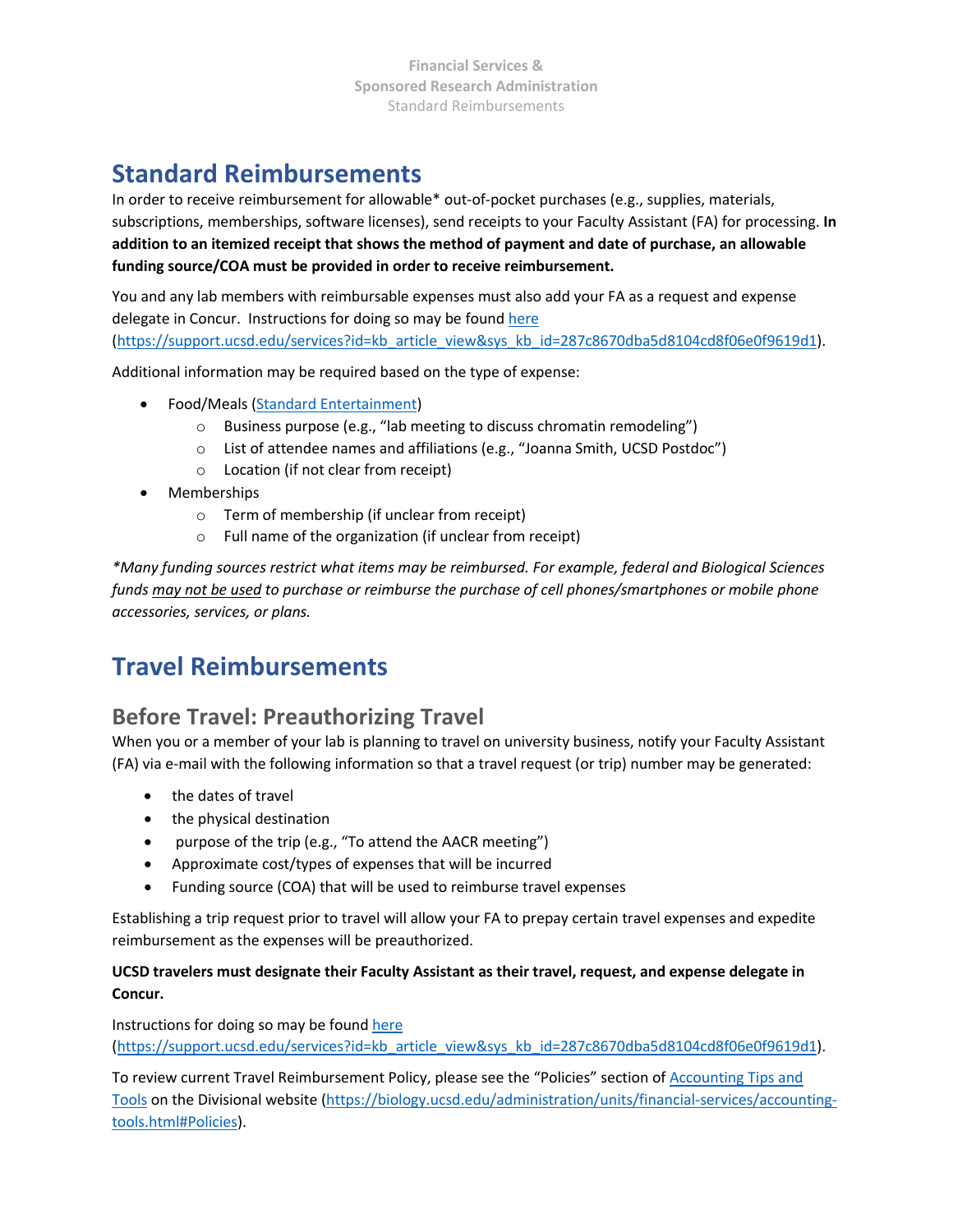## **Before Travel: Purchases and Prepayments**

Once a trip has been preauthorized, your FA can help reduce out-of-pocket travel expenses by purchasing airfare and issuing prepayments for certain expenses before the trip takes place. This is advantageous for travelers because out-of-pocket expenses, even those incurred months prior to the trip, cannot be reimbursed until after the trip is complete. A PI may also charge their own travel expenses to their T&E Card (see **Travel & Entertainment Card**). Contact your FA to initiate any of these purchases or prepayments:

### **Airfare**

Your FA can book both domestic and international flights for UCSD travelers via Concur. Provide your FA with your requested flight or preferred date, time, airline, frequent flyer number (if applicable), seating preference, and date of birth (required by the TSA). The airfare will be charged directly to the travel request.

If you book airfare outside of Concur and are traveling outside of California, register your trip [here](https://ehs.ucop.edu/away) to ensure coverage by UCSD's travel insurance policies.

Note: packages deals must clearly specify the cost for each component to comply with UCSD policy and IRS requirements. If you have a T&E Card, you may pay your flight using your card. The flight expense will be automatically strip billed to the University.

Campus air travel policy may be viewed here:<https://blink.ucsd.edu/travel/travel-policy/air/index.html>

#### **Hotel**

Per campus policy, the maximum reimbursable room rate is \$275/night (excluding taxes and fees). FAs can arrange hotel stays for local guests via Concur at discounted UCSD rates once a UCSD traveler profile has been set up. Additionally, US hotels may be prepaid via check to avoid out-of-pocket expenses.

To prepay a hotel expense, send your reservation confirmation to your FA at least four weeks prior to your trip. Be sure that it includes the hotel's contact information, the full amount of your stay (including taxes and fees), and your reservation number. If you have a T&E Card, you may prepay your hotel expenses using your card.

Current hotel and meals reimbursement policies may be viewed here: [https://blink.ucsd.edu/travel/travel](https://blink.ucsd.edu/travel/travel-policy/meals-lodging/index.html)[policy/meals-lodging/index.html](https://blink.ucsd.edu/travel/travel-policy/meals-lodging/index.html)

### **Registration**

If you are attending a meeting and the registration may be paid in USD, UCSD can prepay the cost of your registration. Please notify your FA at least four weeks prior to any payment deadlines. If you have a Travel & Entertainment Card, you may prepay your own registration using your card.

### **Car Rental**

UCSD has car rental agreements to ensure economical pricing and insurance coverage for business travelers. FAs may set up car rental via Concur using the traveler's credit card, or travelers may book car rental online or by phone referencing UCSD's pricing agreement numbers, which may be found along with campus car rental policy, here: [https://blink.ucsd.edu/travel/training-guidelines/booking/automobiles/car-rental.html.](https://blink.ucsd.edu/travel/training-guidelines/booking/automobiles/car-rental.html)

Please note that since insurance coverage is included in UCSD's rental agreements for domestic business travel, added insurance coverage may not be reimbursable. Additionally, business travelers are generally limited to intermediate-size vehicles or smaller unless a no-cost upgrade is provided.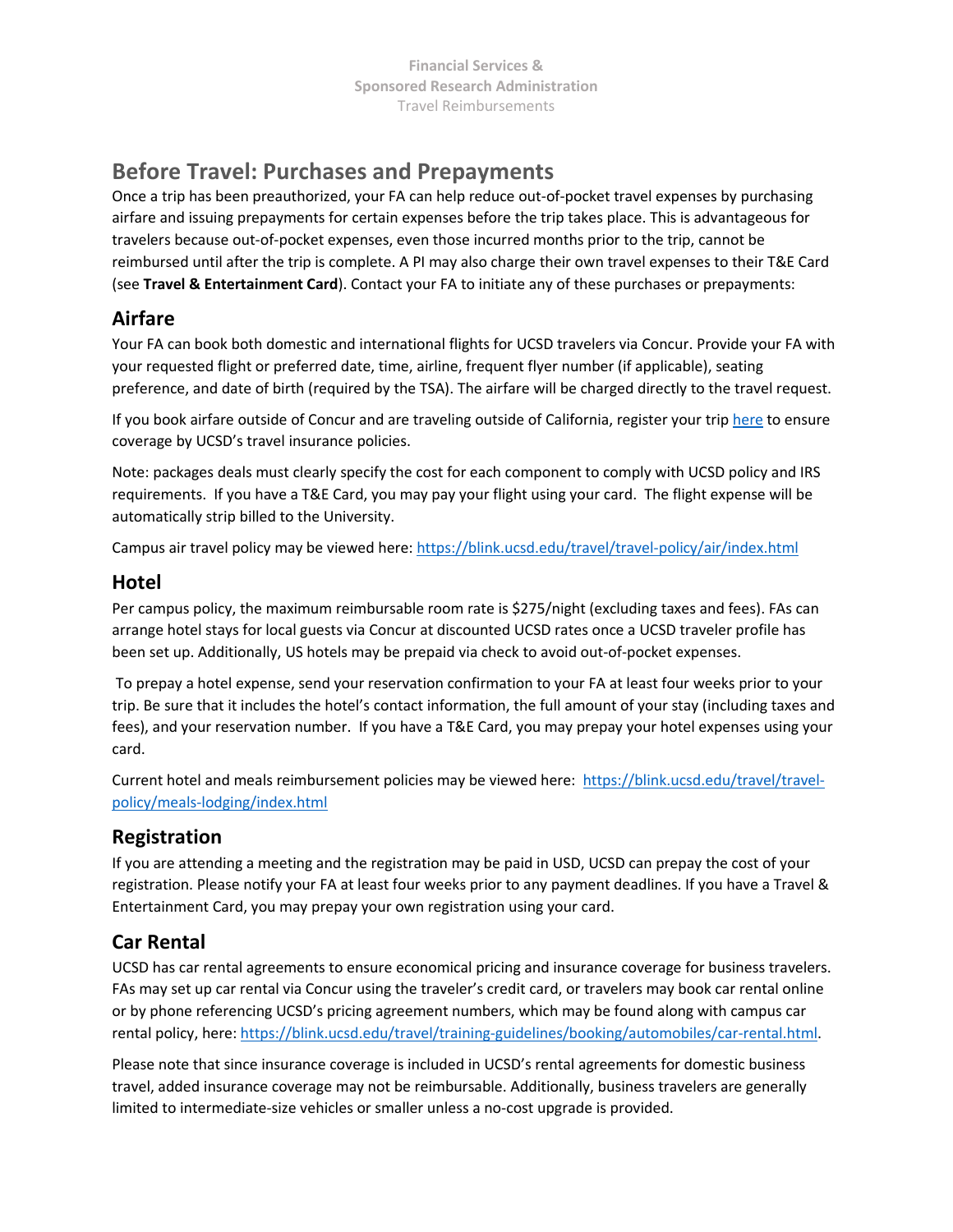### **Student Travel Form**

If you sponsor business travel for any students, they must submit a completed UC San Diego Student [Certification for Business-Related Travel form](https://blink.ucsd.edu/_files/travel-tab/Student%20Certification%20for%20Business%2005.pdf) to your FA before any of their prepayments or reimbursements may be processed.

# **Before and During Travel: Collect Required Receipts**

### **Air Travel**

To be reimbursed for out-of-pocket airfare, provide your FA with a receipt showing the traveler's name, cost of the airfare, flight information, and form of payment. Excess baggage fees are also reimbursable. Receipts for package deals must clearly specify the cost for each item. Food purchased on the plane may be reimbursed if it complies with Meals guidelines.

UCSD cannot reimburse airfare that has been upgraded from standard coach except in very limited circumstances (e.g., medical necessity with a doctor's note, if funding sources allow). If you purchase upgraded airfare out of pocket, you will only be reimbursed for the cost of an economy ticket unless the upgrade was obtained at no cost.

### **Ground Travel**

Ground expenditures are reimbursable, including but not limited to mileage, rideshares/taxis/shuttles, parking, car rental, and gas purchased for a car rental. No receipts are required for ground expenses of less than \$75 per transaction, but these expenses must be tracked in an itemized travellog (https://biology.ucsd.edu/ files/administration/fiscal/TravelLog.xlsx), organized by day and type of expense. Original receipts are required for expenses ≥\$75 per transaction.

To receive reimbursement for mileage, provide your FA with a mileage summary that shows the starting point and destination, such as directions provided by Google Maps. Note: mileage for moves is reimbursed at a lower rate than mileage for standard business travel. Current rates and policies may be viewed here: <https://blink.ucsd.edu/travel/travel-policy/ground-travel/index.html>

### **Hotel**

A hotel invoice is required if lodging expenses are charged to the trip. Room service and meals charged to the room may be reimbursed if they comply with Meals guidelines.

For trips ≥30 days and travel outside the continental US, travelers may request reimbursement for actual hotel expenses, or the traveler may request a lodging per diem. Actual lodging expenses may not exceed the per diem amount, except under special circumstances. A hotel receipt is not required if a lodging per diem is requested.

### **Registration**

For out-of-pocket registration fees, provide a receipt showing the name of the participant and a confirmation of payment. Please inform your FA if the registration includes room, board, or meals.

### **Meals**

For travel <30 days within the continental US, no receipts are required for meal expenses ≤\$62 per day. However, actual meal expenses must be tracked in an itemized [travel log](https://biology.ucsd.edu/_files/administration/fiscal/TravelLog.xlsx) [\(https://biology.ucsd.edu/\\_files/administration/fiscal/TravelLog.xlsx\)](https://biology.ucsd.edu/_files/administration/fiscal/TravelLog.xlsx) organized by day and type of expense